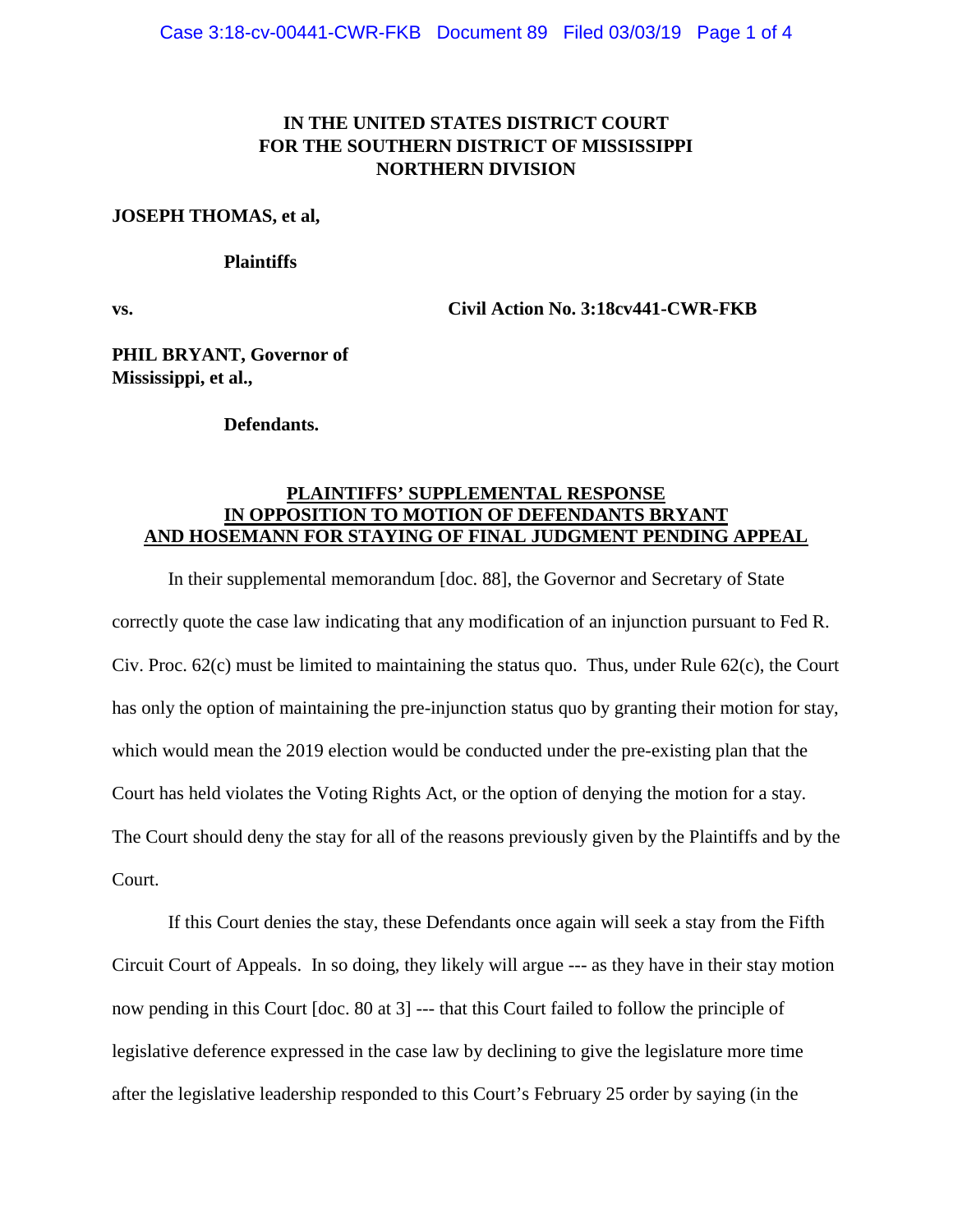#### Case 3:18-cv-00441-CWR-FKB Document 89 Filed 03/03/19 Page 2 of 4

words of defense counsel) that "in the event that the stay motions . . . are denied, the Senate desires the opportunity to . . . enact a redistricting plan redrawing District 22." [February 26, 2019 letter of defense counsel Michael Wallace to Judge Reeves, attached as an exhibit to supplemental response].

However, the Court has the option of further emphasizing its adherence to the principle of legislative deference by stating, as part of its order denying the stay, that the legislature still has an opportunity to draw a plan and set a new qualifying deadline if it does so quickly. (As mentioned previously, the legislature could adopt the plan with contingency language that nullifies it if a stay pending appeal ultimately is granted). If the legislature were to do so, the State Defendants could file a motion to alter or amend the judgment under Fed. R. Civ. Proc. 59 and the Court could then consider the appropriate factors including whether the plan remedies the violation. Given the need to move quickly, the Plaintiffs suggest that if the Court chooses this course of action, the legislature be informed that any new plan should be adopted and transmitted to the Court and the parties no later than the end of this week, March 8. Obviously, if the legislature fails to adopt an adequate remedial plan by any deadline set by this Court, the Court's judgment would remain in place and Illustrative Plan 1 would be used in the upcoming election.

Of course, the Court had already provided the legislature with notice of its option to draw a plan and the legislature did nothing for the next 13 days. But given that the legislature did express some interest on February 26 on drawing a plan if the stay was denied, and given that the Court had not previously set a deadline for the legislature to act, providing the legislature with another brief opportunity would further confirm the Court's adherence to the principle of legislative deference.

2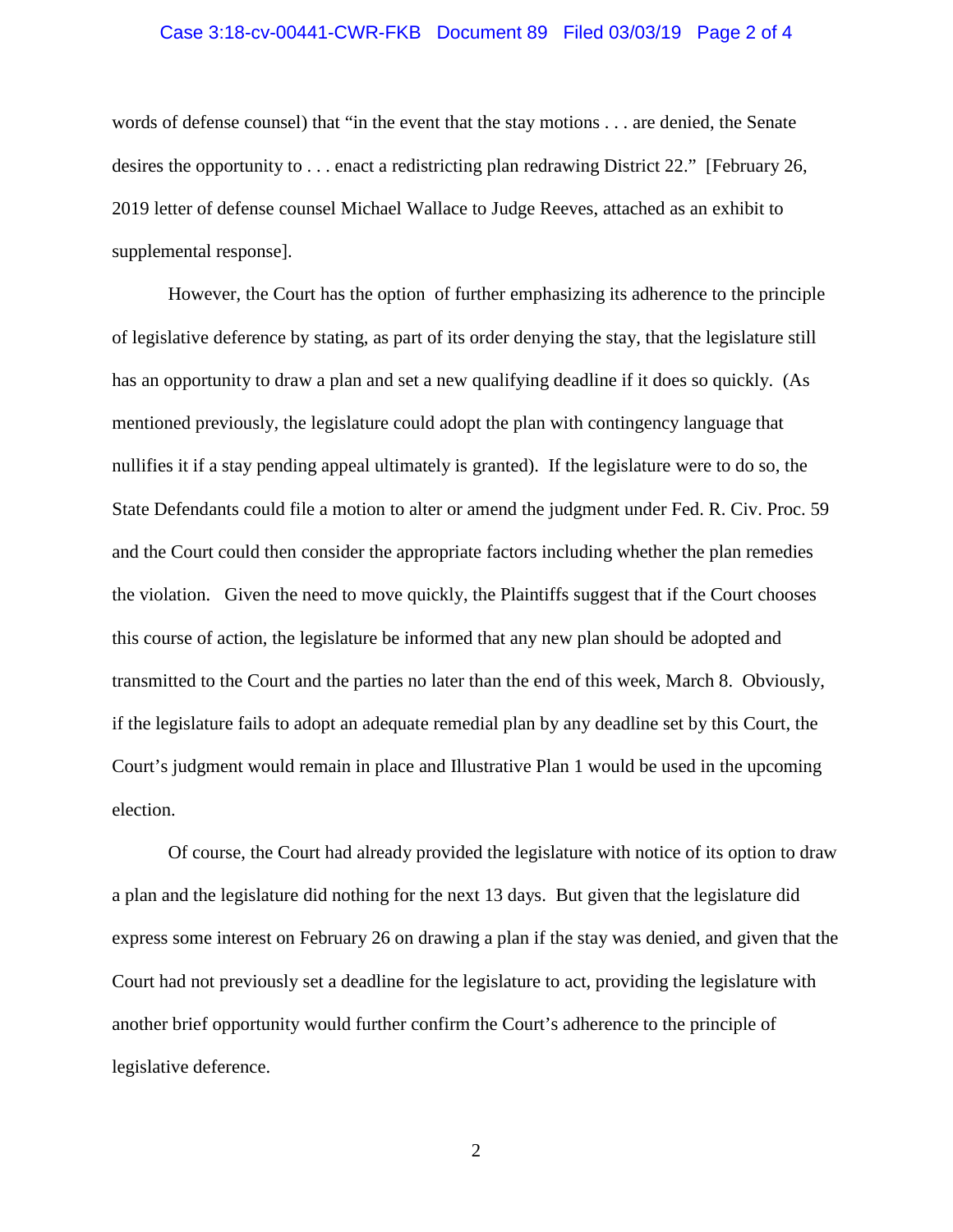BETH L. ORLANSKY, MSB 3938 MISSISSIPPI CENTER FOR JUSTICE P.O. Box 1023 Jackson, MS 39205-1023 (601) 352-2269 [borlansky@mscenterforjustice.org](mailto:borlansky@mscenterforjustice.org)

KRISTEN CLARKE JON GREENBAUM EZRA D. ROSENBERG ARUSHA GORDON POOJA CHAUDHURI LAWYERS'COMMITTEE FOR CIVIL RIGHTS UNDER LAW 1401 New York Ave., NW, Suite 400 Washington, D.C. 20005 (202) 662-8600 [erosenberg@lawyerscommittee.org](mailto:erosenberg@lawyerscommittee.org) [agordon@lawyerscommittee.org](mailto:agordon@lawyerscommittee.org) *Admitted Pro Hac Vice*

March 3, 2019 Respectfully submitted,

*s/ Robert B. McDuff* ROBERT B. MCDUFF, MSB 2532 767 North Congress Street Jackson, MS 39202 (601) 969-0802 [rbm@mcdufflaw.com](mailto:rbm@mcdufflaw.com)

ELLIS TURNAGE, MSB 8131 TURNAGE LAW OFFICE 108 N. Pearman Ave Cleveland, MS 38732 (662) 843-2811 [eturnage@etlawms.com](mailto:eturnage@etlawms.com)

PETER KRAUS CHARLES SIEGEL CAITLYN SILHAN WATERS KRAUS 3141 Hood Street, Suite 700 Dallas, TX 75219 (214) 357-6244 [pkraus@waterskraus.com](mailto:pkraus@waterskraus.com) [csiegel@waterskraus.com](mailto:csiegel@waterskraus.com) [csilhan@waterskraus.com](mailto:csilhan@waterskraus.com) *Admitted Pro Hac Vice*

*Attorneys for Plaintiffs*